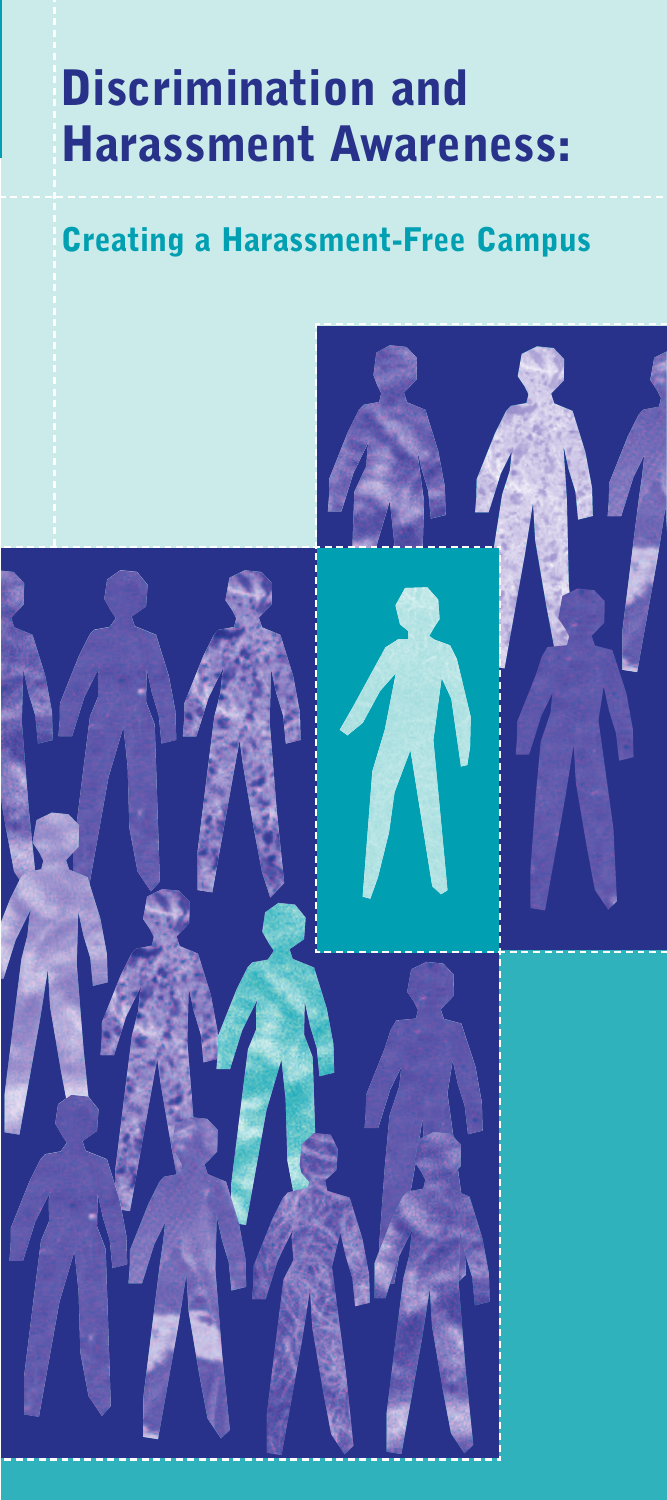**The University of British Columbia is committed to providing a discrimination and harassment free community for its students, staff and faculty.**



**Discrimination and harassment is an affront to personal dignity, and when this happens, we are ALL affected. Building and maintaining a respectful campus is something in which we can all participate, and something from which we all stand to benefit.**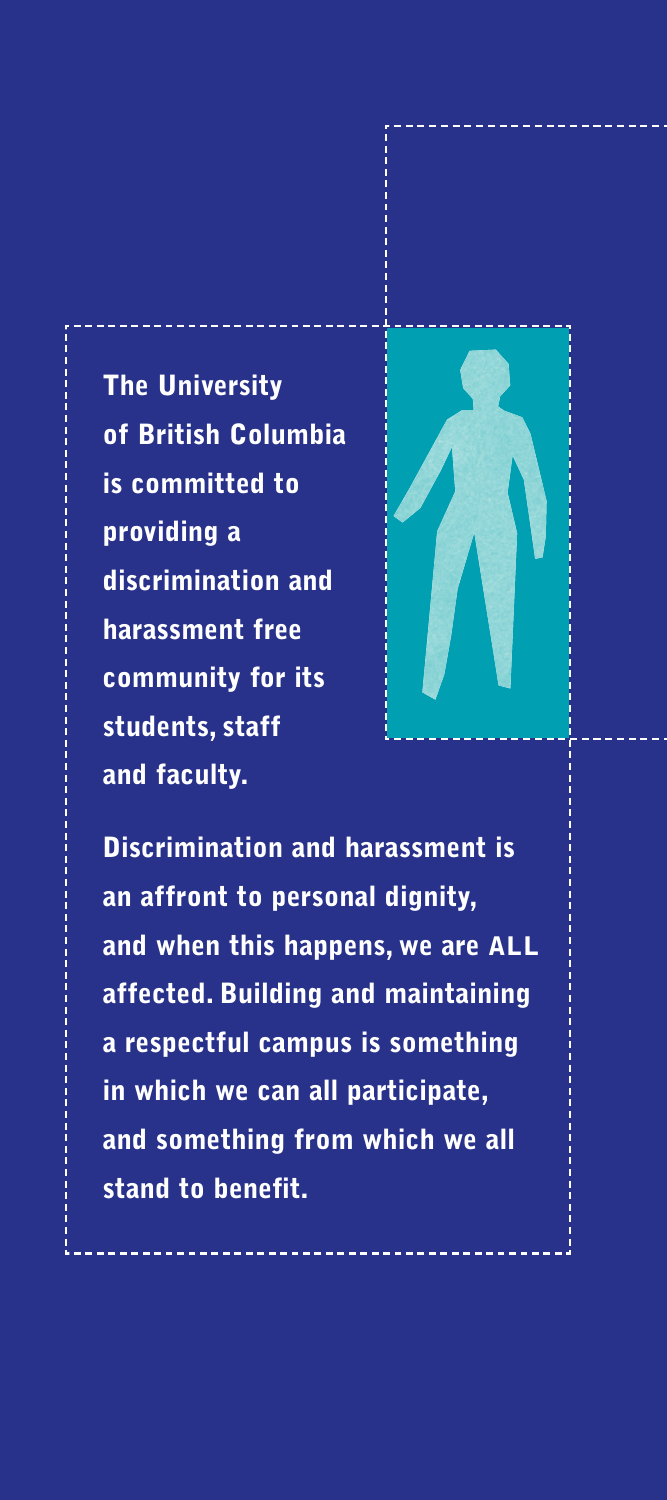**Discrimination occurs when individuals or groups are treated unfairly because of some actual or perceived personal characteristic, such as race, religion or sexual orientation. This unfair treatment may come in the form of a denied opportunity, exclusion or isolation, and is usually fuelled by prejudice, ignorance or fear of people who are "different".**

**The BC Human Rights Code identifies 13 personal characteristics, which are protected grounds against discrimination and harassment. These include...**



**Discrimination in employment, housing, and service (including education) on any of these 13 grounds is illegal in British Columbia and violates UBC's Policy on Discrimination and Harassment (Policy #3).**

**Examples of Discrimination**

- **•Denying appropriate accommodations to persons with medically certified disabilities**
- **•Refusing the same benefits to same-sex partners and their children that are granted to opposite-sex partners and their children**
- **Denying promotions to women because the employer believes women are not committed to their careers**
- **Evaluating students negatively because the instructor disapproves of their political, religious or cultural beliefs**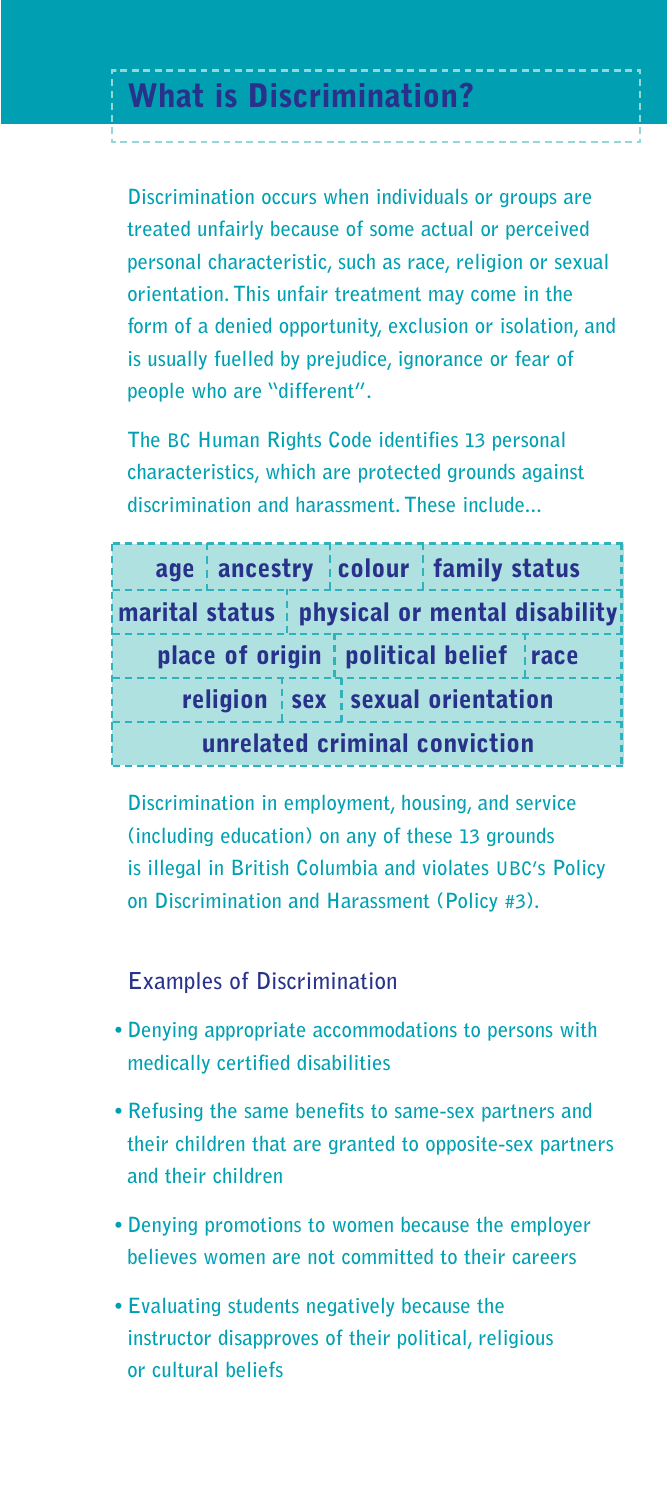**Harassment, a form of discrimination, is unwelcome comment or behaviour that humiliates, intimidates, excludes or isolates an individual or group based on one of the 13 grounds of prohibited discrimination. It adversely impacts an individual or group and has negative job or study consequences.**

**Harassment can be a single, serious incident or a series of related, repeated incidents. It can range from written or spoken comments to physical or sexual assault. It may be accompanied by threats or promises regarding work or study opportunities and conditions. Harassment often involves an abuse of power.**

**Harassment is determined in law by the impact of the behaviour on the person being harassed, rather than the intent of the harasser.**

#### **Examples of Harassment**

- **Making repeated suggestive or derogatory comments, jokes, or gestures about someone's race, gender, place of origin, age, religion etc.**
- **• Unwelcome staring, or advances, or persistent, unwanted contact such as stalking after the end of a consensual relationship**
- **•Displaying or distributing racist, sexist or homophobic graffiti, cartoons, posters, email, screen-savers, etc.**
- **Ridiculing a person's accent or speech impediment**

### **Impact and Consequences**

**The impact of harassment on both harassers and harassed persons can be severe. It can harm them physically, emotionally, economically, and socially. It can affect careers and academic performance.**

**Engaging in harassing behaviours can result in disciplinary action. This action may include, but is not limited to, reprimand, relocation, suspension, expulsion and dismissal.**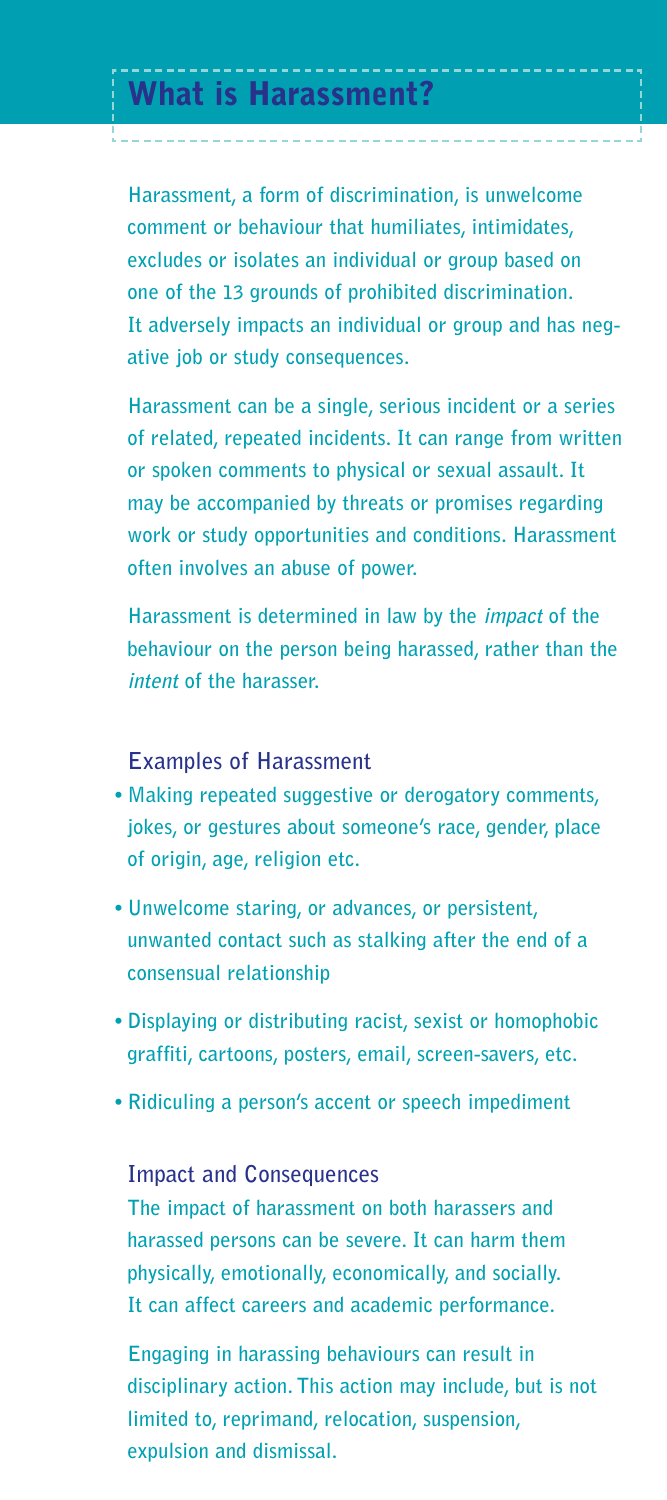**The UBC Policy on Discrimination and Harassment outlines rights and responsibilities for all UBC students, staff and faculty—based on the 13 protected grounds of human rights.**

**The Policy offers both informal and formal procedures for handling complaints. Wherever possible, complaints are managed using the informal procedures. Equity Advisors are advocates for the Policy; they do not act as advocates for either the complainant or the respondent.**

**Harassing, unfair or threatening behaviours that do not involve any of the thirteen grounds of prohibited discrimination are not covered by the UBC Policy on Discrimination and Harassment. Such behaviours, including personal harassment and bullying, should be addressed with a manager, dean, shop steward, employee association representative, AMS, GSS or Student Union representative, or Human Resources. Although these concerns do not fall under the Policy, the Equity Office provides information about available resources.**

# **How to Reach Us**

**If you have questions or concerns about discrimination, harassment or other equity issues, please contact us.**

#### **THE EQUITY OFFICE**

**University of British Columbia—Vancouver Room 2306 Brock Hall 1874 East Mall Vancouver, BC V6T 1Z1 Tel: 604-822-6353 Fax: 604-822-3260 Web: www.equity.ubc.ca Email: equity@equity.ubc.ca**

#### **HUMAN RIGHTS & EQUITY SERVICES (HES)**

**University of British Columbia—Okanagan 3333 University Way, SSC 119F Kelowna, BC V1V 1V7 Tel: 250-807-9291 Web: www.ubc.ca/okanagan/hes**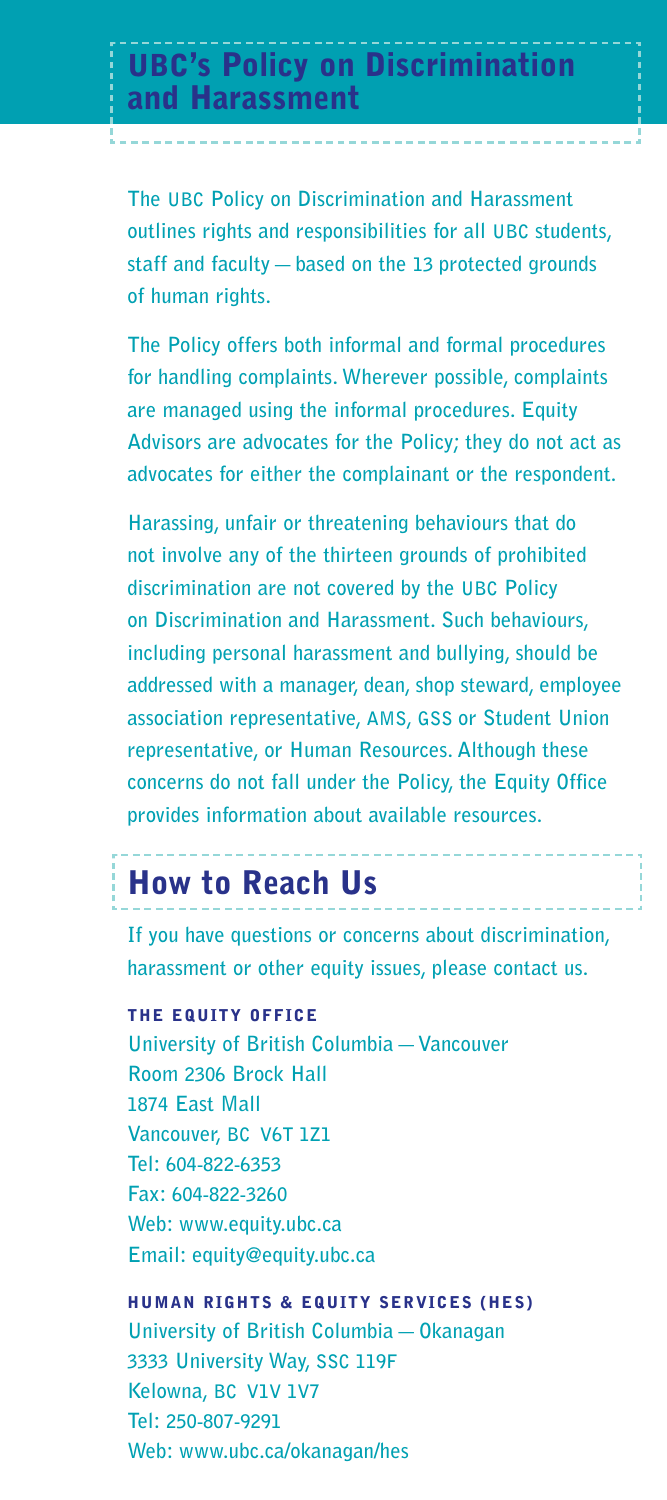### **Other Resources**

**VANCOUVER Access & Diversity: 604-822-5844 (TTY) 604-822-8940 Campus Security: 604-822-8609 (Emergency) 604-822-2222 Counselling Services: 604-822-3811 Employee and Family Assistance Program (Interlock): 604-431-8200 Fire / Police /Ambulance Emergency: 911 First Nations House of Learning: 604-822-8940 International Student Services: 604-822-5021** Personal Security Coordinator: 604-822-6210 **RCMP University Detachment: 604-224-1322 UBC Safewalk: 604-822-5355 OKANAGAN UBC Okanagan Aboriginal Services 250-807-9195 Health & Wellness 250-807-9271 Counselling (students) 250-807-9261 Disability Resources 250-807-9263 Housing 250-807-8050 International Services 250-807-9276 Student Pride Centre queerpeers@gmail.com Safety & Environmental 250-807-8621 Campus Security & Emergency 250-807-8111 Kelowna Community Resources Elizabeth Fry Society 250-763-4613 http://www.elizabethfry.ca Ki-Low-Na Friendship Society 250-763-4905 http://www.kfs.bc.ca/ Okanagan Rainbow Coalition 250-860-8555 People in Motion 250-861-3302 RCMP Hate Crime Unit 250-470-6317** Women's Resource Centre 250-762-2355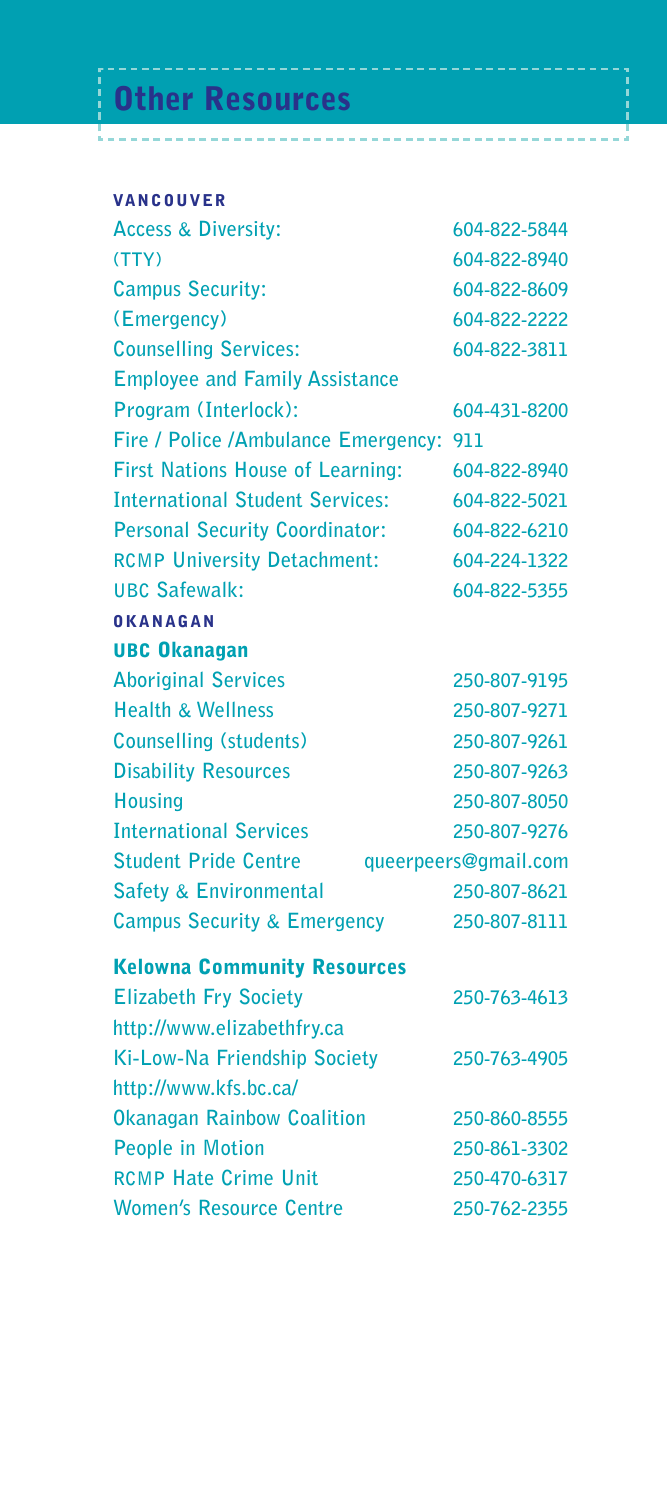**DON'T PRETEND THAT IT ISN'T HAPPENING Harassment is unlikely to go away if you ignore it. In fact, harassing behaviour may escalate when harassers feel that they can get away with it.**

**SEEK ADVICE Talk to people who will listen carefully and offer constructive support. Speak with your supervisor, Administrative Head, or call the Equity Office or HES for information and advice.**

**If you believe you or others are in physical danger, immediately contact the Equity Office, HES, Campus Security or the police.**

**TAKE ACTION The most effective way to stop harassment is to confront it immediately and directly. If it is safe to do so, clearly and firmly tell the person who is harassing you to stop. Describe the impact of the harassment, and the way you expect to be treated.**

**If you find that speaking to the harasser does not stop the behaviour or if you do not want to communicate directly with the person, approach the Equity Office, HES, or the Administrative Head of your unit for assistance.**

**KEEP RECORDS Do not rely on your memory. Carefully record the details of the harassment as soon as it occurs. Record any attempts to tell the person that the behaviour is unwelcome. Keep all letters, gifts, emails, answering machine messages, etc., that you receive.**

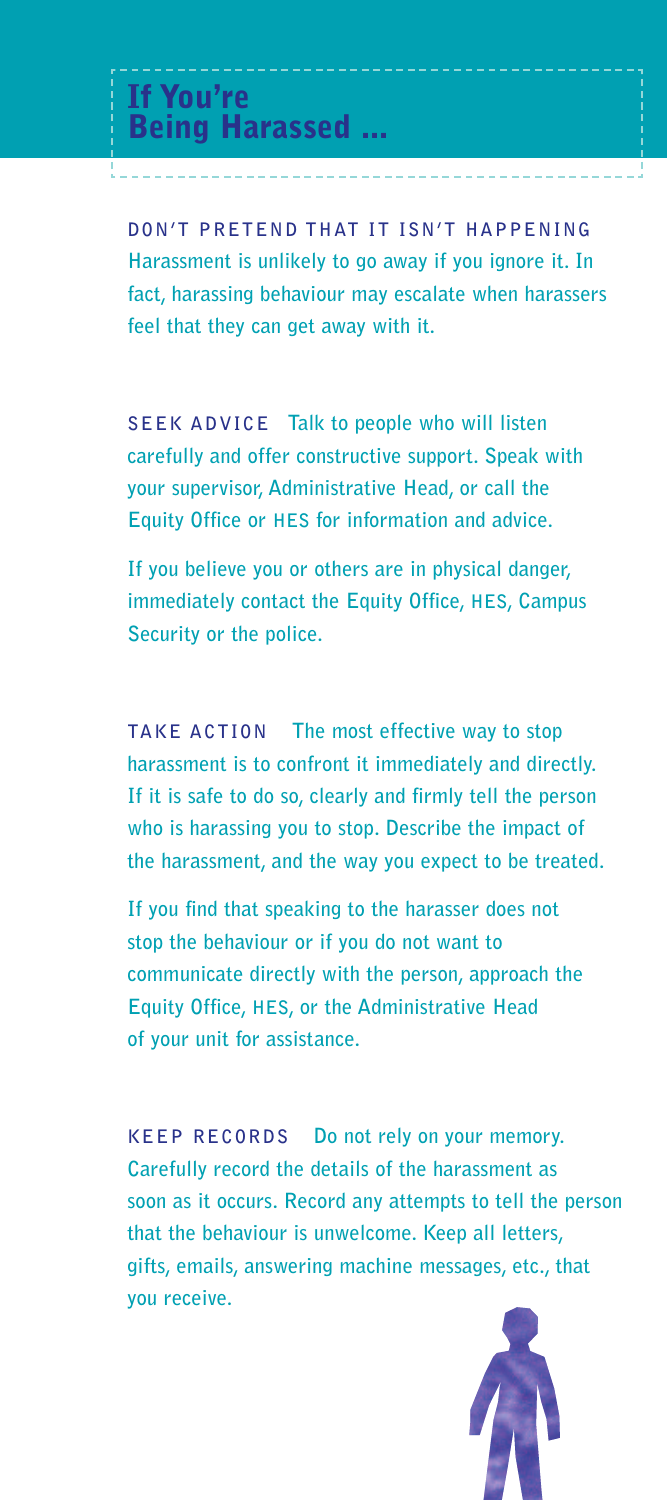**TAKE THE ACCUSATION SERIOUSLY If someone complains to you that your actions or comments are unwanted, offensive or harassing, listen closely. Remember that people with different values or backgrounds may experience your behaviour as humiliating, threatening, or insulting, when you may intend to be funny or harmless. Remember also that your body language and tone of voice significantly contribute to the impact of your words and actions.**

**If you believe the complaint is fair, you may want to apologize for the discomfort or offense you caused.**

**AVOID RETALIATION Don't act in ways that could be seen as "getting back" at the complainant. Avoid any behaviours that could embarrass or intimidate the person you have allegedly harassed.**

**REVIEW YOUR RIGHTS AND SEEK ADVICE Contact the Equity Office or HES for information and advice. You may also wish to seek support and assistance from your manager, dean, shop steward, employee association representative or your student union representative. Read the UBC Policy on Discrimination and Harassment to learn about the rights and responsibilities of complainants and respondents, as well as the informal and formal procedures for complaint resolution.**

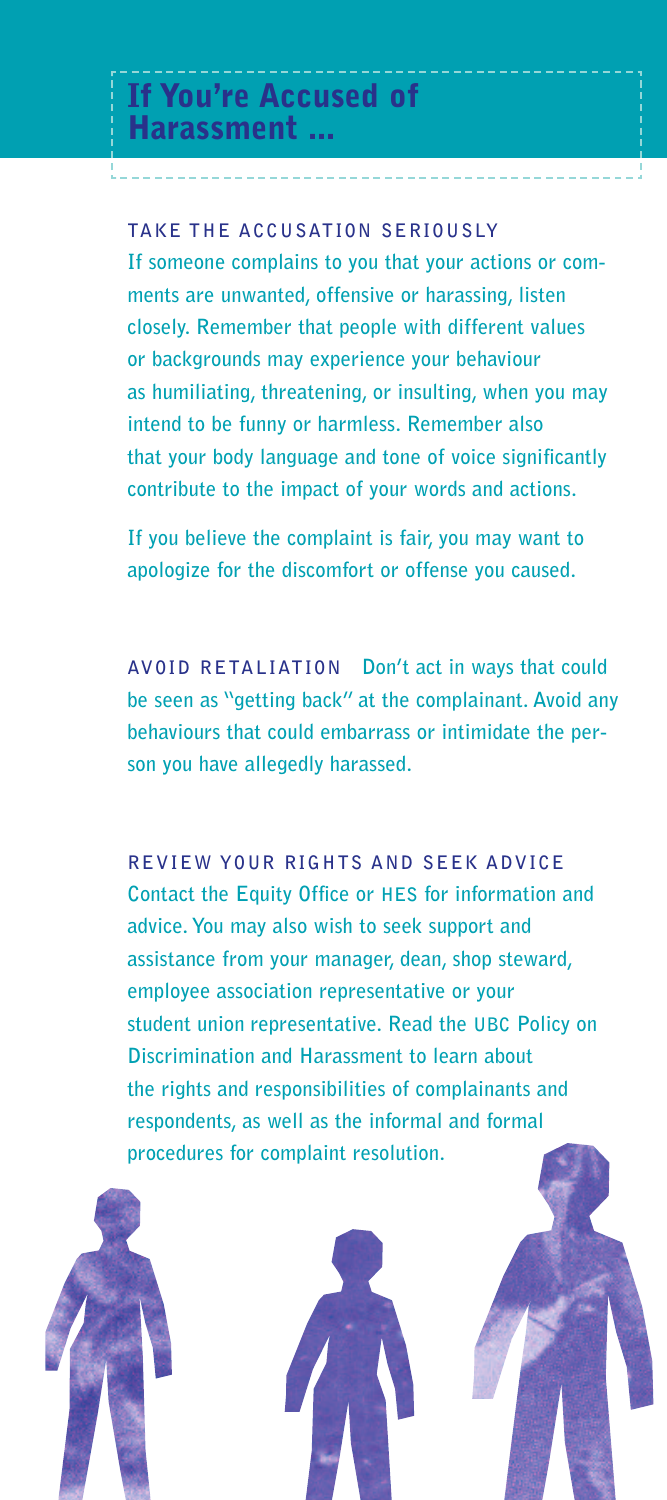**Everyone can contribute to the work and study environment at UBC by showing respect for other people.**

### **You can help by**

- **Objecting to harassment when you see or experience it. Don't ignore or condone harassing behaviour in others**
- **Accepting that NO means NO. Persistent unwelcome romantic or sexual advances can constitute harassment**
- **Refusing to go along with harassment masked as humour or academic debate**
- **Choosing not to share jokes or make comments of a discriminatory nature**
- **•Ensuring that your behaviour is welcome. Ask for clarification if it appears that your actions are not wanted**
- **Encouraging diversity and inclusivity in work and study environments**
- **Being aware that cultures different from your own may interpret actions differently than you do**
- **Being mindful of power differentials, particularly when power is used to enhance intimidation or vulnerability**
- **• Offering support and resources to anyone experiencing harassment**